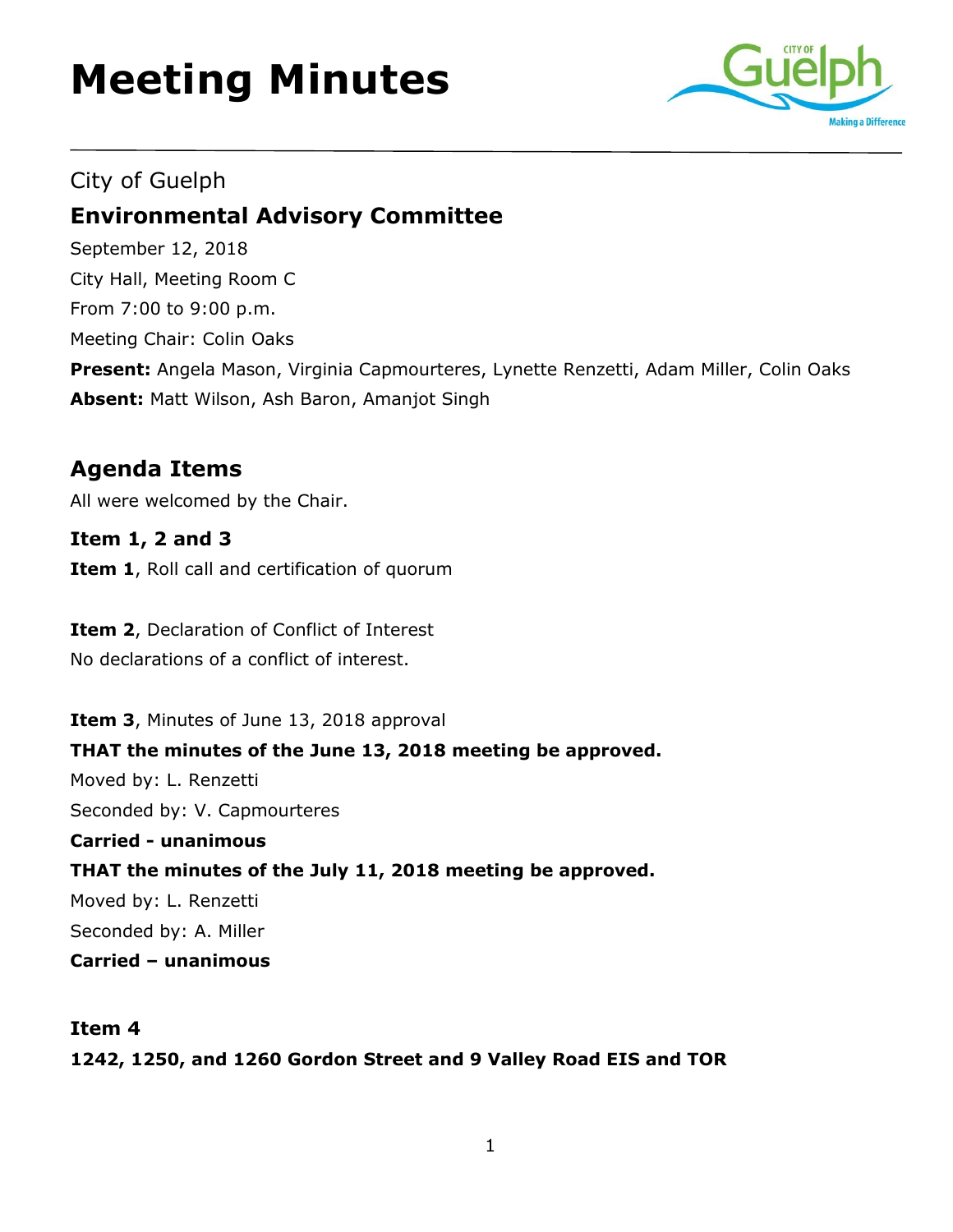Leah Lefler, Environmental Planner with the City of Guelph, reviewed the staff report and provided comments from an environmental planning perspective.

General Discussion:

- Need to strongly consider deer movement/crossings in this area.
- Stantec has completed all of the surveys.
- Discussion around deer movement potential for wildlife cameras to watch for deer, however there has not been much movement due to the restrictions caused by prior development. Cameras should concentrate on edge habitats.
- Discussion around bat surveys bat reviews identified bats, but not SAR bats.
- Frog surveys identified no vernal pooling near the site closer to Torrance Creek.
- Discussion around wetland mapping existing PSW line comes into area slightly.
- Will use municipal sewer and will implement LID where possible.
- Discussion around hydrogeological study.
- No targeted surveys for terrestrial crayfish need to show mapping to indicate this.

Moved by: L. Renzetti Seconded by: A. Mason

#### AMENDMENT

Moved by: A. Mason Seconded by: V. Capmourteres

#### **Carried – unanimous**

**THAT the Environmental Advisory Committee accept the 1242, 1250 and 1260 Gordon Street and 9 Valley Road Terms of Reference for an Environmental Impact Study prepared by Stantec (July 19, 2018) with the following condition: THAT a revised EIS TOR is provided which addresses staff comments and at a minimum includes:** 

- **A study area map showing survey locations;**
- **A Tree Inventory and Preservation Plan;**
- **Clarification on surveys proposed for assessing significant wildlife habitat;**
- **Deer movement surveys using wildlife cameras;**
- **Commitment to utilize continuous data loggers to collect data to support a wetland water balance and a monthly analysis;**
- **Recommended mitigation measures for salt management; and**
- **Considerations for a future Environmental Implementation Report.**
- **A hydrogeological report that includes the following:**
	- o **Infiltration testing using a Guelph Permeameter (or equivalent method) to support SWM planning;**
	- o **Hydrographs that include high water table data including the spring freshet and other storm and melt events. Groundwater data should be collected for a minimum of 1 year, with comparison to local precipitation data;**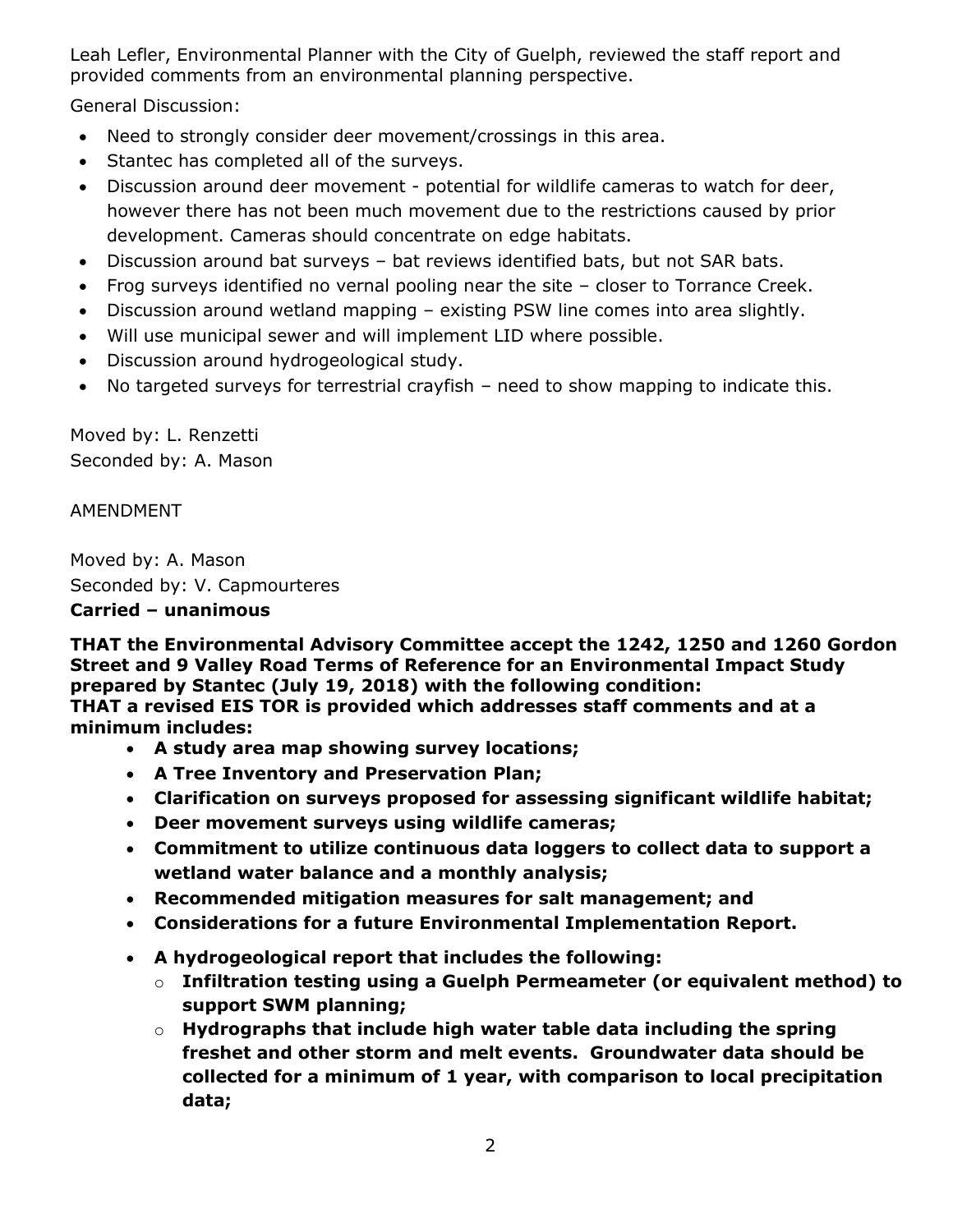#### o **It is also recommended that groundwater data be collected from the wetland area (pending access).**

## **Item 5**

## **46, 47, and 87 Hyland Road EIS**

Leah Lefler, Environmental Planner with the City of Guelph, reviewed the staff report and provided comments form an environmental planning perspective.

- Clarification around tree compensation requirements for removal of secondary growth feature north of Hyland Road – according to the EIS, this feature does not qualify as significant woodland. The City requires 3:1 compensation for removal of regulated trees or equivalent cash-in-lieu. Error noted in number of units being proposed – 16 single detached lots.
- Vegetation community classification and assessment of significant woodland must be reconsidered in the EIS, and must be based on the City's Official Plan criteria. The limit of the significant woodland should be staked in the field with City staff prior to a revised submission.
- Infiltration should be maximized using LID in the stormwater management approach for the development.
- There will be a 3 to 1 grade along the trail instead of swales
- Continued discussion around trail and drainage and the need for drainage to pass under the trail, not sheet flow across the surface.
- Inconsistency noted on the hydrogeological report which stated it is unlikely there is not any water wells.
- Discussion around wildlife surveys significant wildlife habitat on the property and adjacent areas.
- Discussion around the remaining capacity for additional stormwater in existing pond located to the rear of properties on Glenburnie Drive. This must be assessed in the stormwater management report.
- Significant discussion around decisions made around the woodland buffer and amphibian breeding.
- Discussion around the incorporation of lot level LID measures.

Moved by: V. Capmourteres Seconded by: A. Miller

AMENDMENT

Moved by: A. Mason Seconded by: A. Miller **Carried – unanimous** 

**THAT the Environmental Advisory Committee conditionally support the Environmental Impact Statement prepared by NRSI (March 2018) in support of the proposed draft**